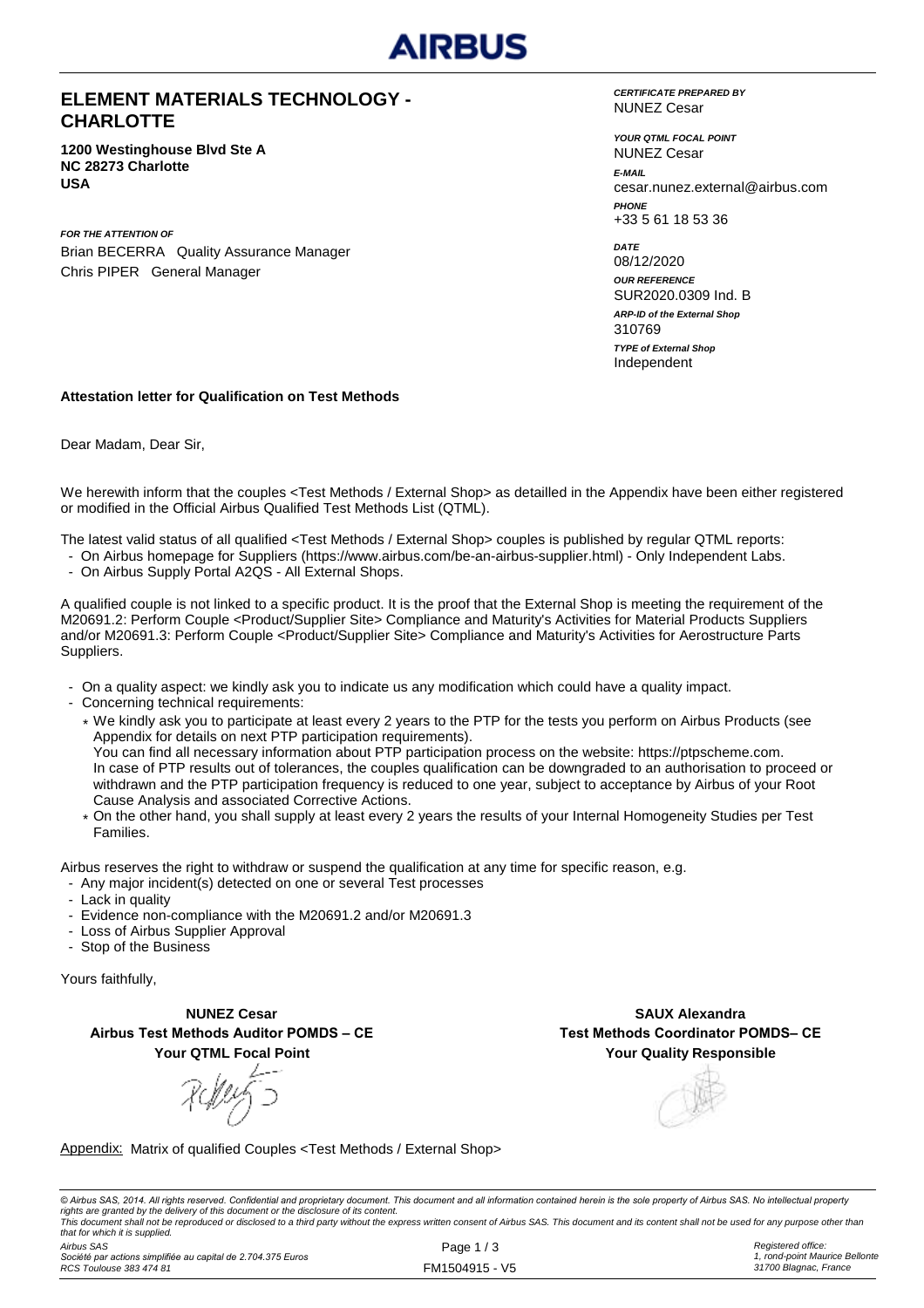# **AIRBUS**

## **APPENDIX: Matrix of qualified Couples <Test Methods / External Shop>**

## **We hereby declare the External Shop:**

## **ELEMENT MATERIALS TECHNOLOGY - CHARLOTTE**

1200 Westinghouse Blvd Ste A NC 28273 Charlotte USA

*CERTIFICATE PREPARED BY* NUNEZ Cesar *DATE* 08/12/2020 *OUR REFERNCE* SUR2020.0309 Ind. B 310769 *ARP-ID of the External Shop*

Independent *TYPE of External Shop*

#### **Qualified or Authorised to proceed for the following Test processes:**

| <b>Test</b><br>Standard(s) * | <b>Test label</b>                                                                                                          | Complex. | Qualif.<br><b>Status</b>      | <b>Next PTP</b><br>part. ** | QCS Ref. | Remark                                                    |
|------------------------------|----------------------------------------------------------------------------------------------------------------------------|----------|-------------------------------|-----------------------------|----------|-----------------------------------------------------------|
| AITM 4-0002                  | Microstructural characterization of<br>welded aluminium structures                                                         | Low      | Qualified                     |                             |          |                                                           |
| AMS 2315                     | Determination of delta ferrite content                                                                                     | Low      | Qualified                     |                             |          |                                                           |
| ASTM A262                    | Standard practices for detecting<br>susceptibility to intergranular attack in<br>austenitic stainless steels               | Low      | Disqualified                  |                             |          |                                                           |
| ASTM A604                    | <b>Standard Practice for Macroetch</b><br><b>Testing of Consumable Electrode</b><br><b>Remelted Steel Bars and Billets</b> | Low      | Qualified                     |                             |          |                                                           |
| ASTM B117                    | Standard practice for operating salt<br>spray (Fog) apparatus                                                              | Low      | Disqualified                  | 2020                        |          | Disqualified on 26/03/2020                                |
| ASTM E112                    | Determining average grain size                                                                                             | Low      | Qualified                     | 2021                        |          |                                                           |
| ASTM E139                    | Creep, creep-rupture, and stress-<br>rupture tests of metallic materials                                                   | Low      | Qualified                     | 2021                        |          | Fe, NI, Ti                                                |
| <b>ASTM E18</b>              | <b>Standard Test Methods for Rockwell</b><br><b>Hardness of Metallic Materials</b>                                         | Low      | Qualified with<br>limitations | 2022                        |          | <b>HRC</b> only                                           |
| <b>ASTM E3</b>               | Standard guide for preparation of<br>metallographic specimens                                                              | Low      | Qualified                     |                             |          | Cu, Ni, Sn                                                |
| ASTM E340                    | Macroetching metals and alloys                                                                                             | Low      | Qualified                     |                             |          |                                                           |
| ASTM E384                    | Microindentation hardness of materials                                                                                     | Low      | Qualified                     | 2022                        |          |                                                           |
| ASTM E407                    | Microetching metals and alloys                                                                                             | Low      | Qualified                     |                             |          |                                                           |
| <b>ASTM E45</b>              | Determining the inclusion content of<br>steel                                                                              | Low      | Qualified                     | 2021                        |          | Fe                                                        |
| <b>ASTM E8</b>               | Tension testing of metallic materials                                                                                      | Low      | Disqualified                  | 2020                        |          | Disqualified on 26/03/2020                                |
| ASTM E92                     | Vickers Hardness and Knoop<br>Hardness of Metallic Materials                                                               | Low      | Qualified                     | 2022                        |          |                                                           |
| EN 2002-1<br>(ASTM B557)     | Tensile testing at ambient temperature                                                                                     | Low      | <b>Disqualified</b>           | 2020                        |          | Disqualified on 26/03/2020                                |
| EN 2002-2                    | Tensile testing at elevated temperature                                                                                    | Low      | Disqualified                  | 2020                        |          | Disqualified on 26/03/2020<br>Young modulus not included. |

*© Airbus SAS, 2014. All rights reserved. Confidential and proprietary document. This document and all information contained herein is the sole property of Airbus SAS. No intellectual property*  rights are granted by the delivery of this document or the disclosure of its content.<br>This document shall not be reproduced or disclosed to a third party without the express written consent of Airbus SAS. This document and *that for which it is supplied.*

*Airbus SAS*